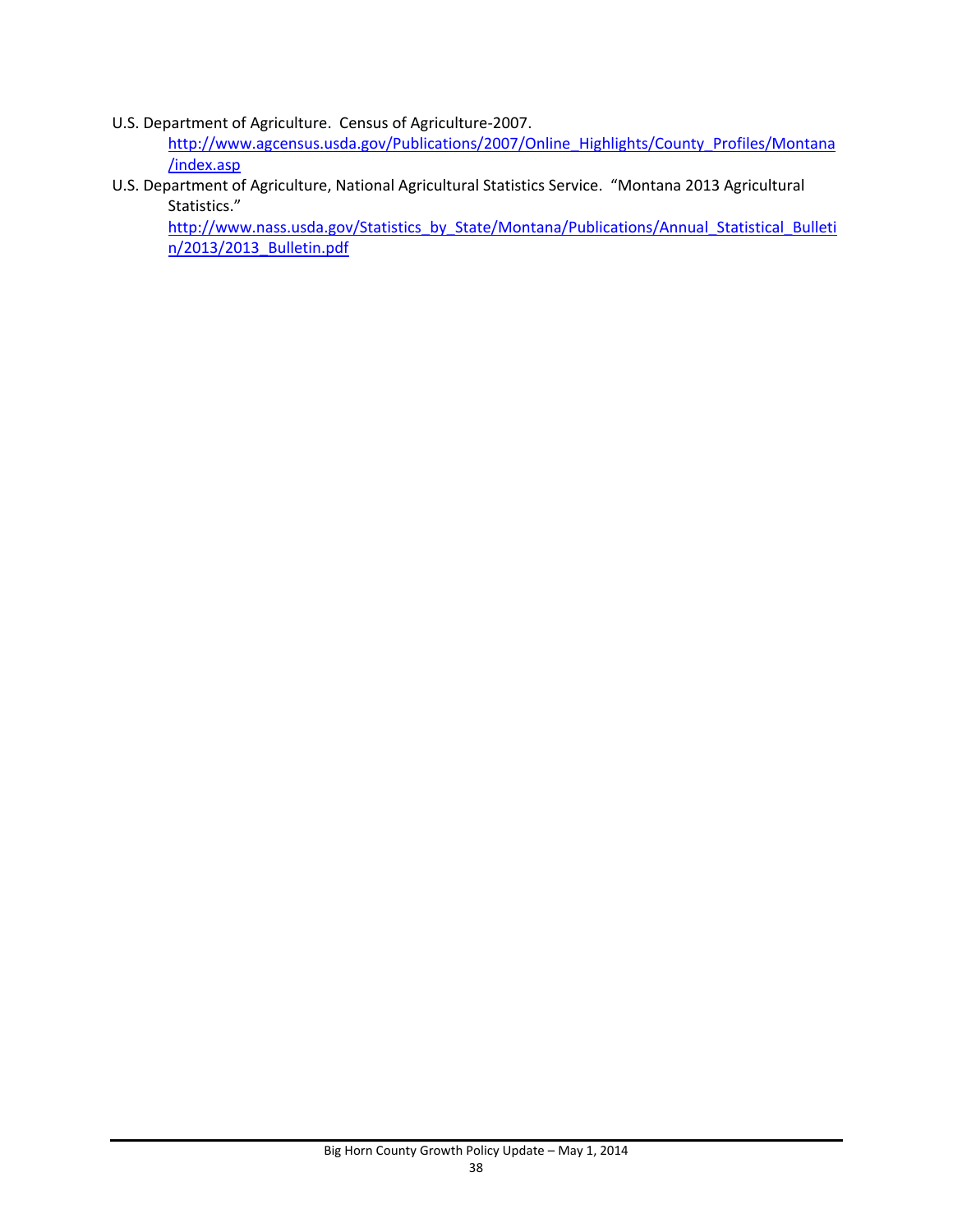# **5.2 POPULATION**

## **Historic Population Trends**

Big Horn County is Montana's 14<sup>th</sup> most populated county. Big Horn County grew at a significantly slower rate (1.5%) than its neighboring counties during the last decade, with Yellowstone County seeing a 12.6% increase and Carbon County seeing a 5.2% increase. Hardin grew by about 3.5% (121 persons between 2000 and 2010. Lodge Grass lost 16% (82 persons) between 2000 and 2010 and has seen population decline over the past two decades (see Table 3). The population of the unincorporated area of the county, including Lodge Grass and census designated places was 8,932 in 2010, compared to 8,777 in 2000. Approximately 45% of the population in the unincorporated areas lives within one of the six census designated places or Crow Agency.

|              |        |        |        | % Change  | % Change  |
|--------------|--------|--------|--------|-----------|-----------|
|              | 1990   | 2000   | 2010   | 1990-2000 | 2000-2010 |
| Hardin       | 2,940  | 3,384  | 3,505  | 15.1      | 3.5       |
| Lodge Grass  | 517    | 510    | 428    | (1.3)     | (16.0)    |
| Crow Agency  | 1,446  | 1,552  | 1,616  | 7.3       | 4.1       |
| Big Horn Co. | 11,337 | 12,671 | 12,865 | 11.7      | 1.5       |

## **Table 3:** Population Change for Hardin, Lodge Grass, Crow Agency and Big Horn County: 1990‐2010

*Source:* U.S. Census Bureau, 2010 Demographic Profile Data

### **Table 4:** Census Designated Places (CDPs): 2000‐2010

| <b>Town</b> | 2000 | 2010 |  |
|-------------|------|------|--|
| Busby       | 695  | 745  |  |
| Fort Smith  | 122  | 161  |  |
| Muddy       | 627  | 617  |  |
| Pryor       | 628  | 618  |  |
| St. Xavier  | 67   | 83   |  |
| Wyola       | 186  | 215  |  |

*Source:* U.S. Census Bureau, 2010 Demographic Profile Data

Locals report that many of the people who left Lodge Grass in the last decade moved to Hardin. Others from Lodge Grass, Hardin and other areas in the county have left the county entirely and have moved to the Billings area.



Crow Fair (Photo: Montana Department of Commerce)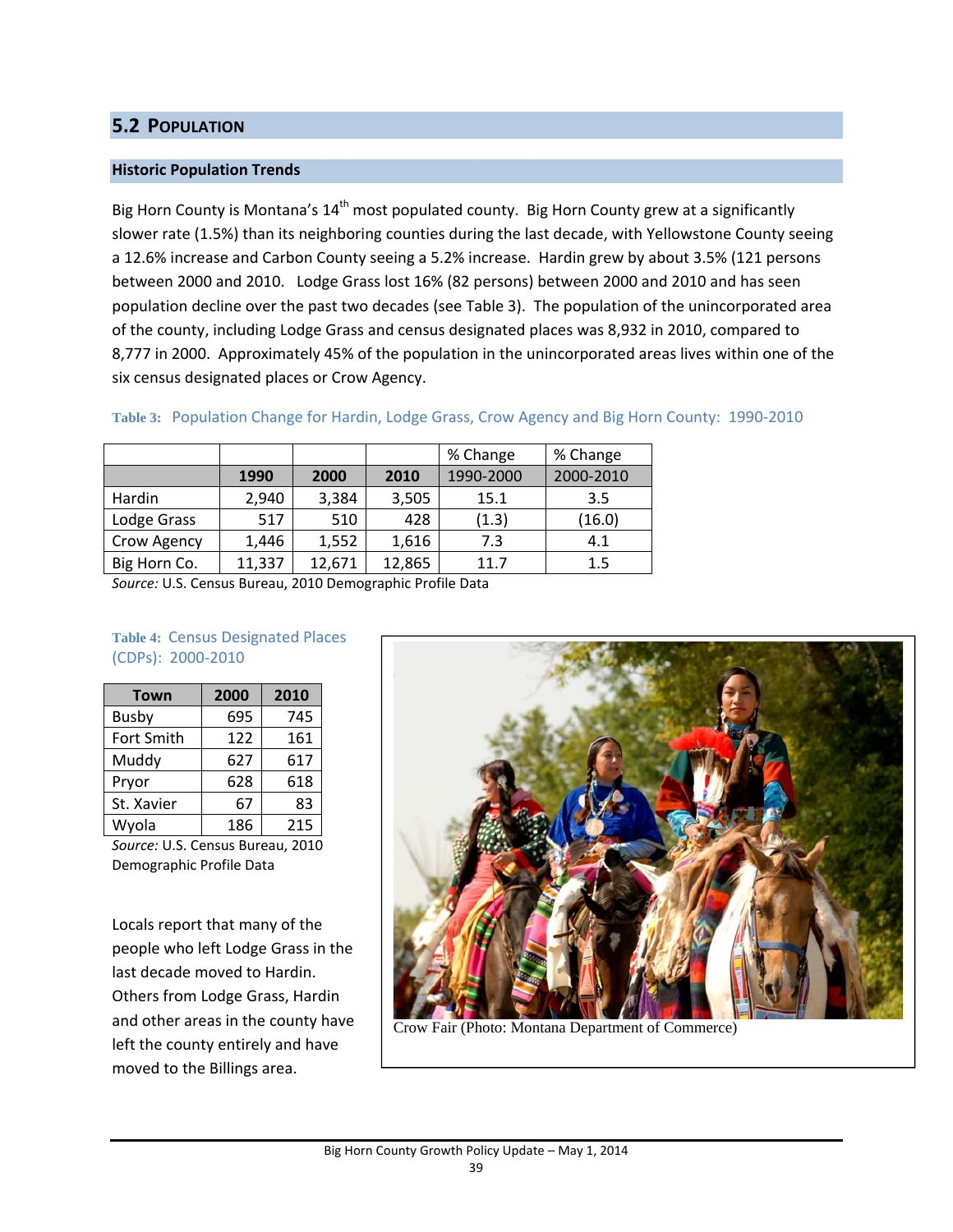The ethnic composition of the county continues to change toward a greater proportion of American Indians.

|                                                                                                                                                                     | 1990       | 2000       | 2010 |  |
|---------------------------------------------------------------------------------------------------------------------------------------------------------------------|------------|------------|------|--|
| White                                                                                                                                                               | 43.4       | 36.6       | 31.4 |  |
| American Indian & Alaska Native                                                                                                                                     | 55.5       | 59.7       | 64.3 |  |
| Hispanic or Latino                                                                                                                                                  | n/a        | 3.7        | 4.0  |  |
| <b>Black or African American</b>                                                                                                                                    | $\cdot$ .2 | $\cdot$ .2 | 0.5  |  |
| Asian<br>0.7<br>.5<br>.4                                                                                                                                            |            |            |      |  |
| Some Other Race                                                                                                                                                     | .6         | $\cdot$ .7 | 1.2  |  |
| * Numbers may add to more than the total population, and the six percentages may<br>add to more than 100 percent because individuals may report more than one race. |            |            |      |  |

#### **Table 5:** Ethnic Groups as Percent of Total Population: 1990, 2000 and 2010\*

add to more than 100 percent because individuals may report more than one race.

*Source:* U.S. Census Bureau, 2010 Demographic Profile Data

Big Horn County is a younger county than Montana on the whole with Montana's percentage of persons older than 65 being more than 15%. The median age in Big Horn in 2000 was 29.8; and in 2010, 30.5. Whereas Montana's median age in 2010 was 39.8 and the median age in the U.S. was 37.2 in 2010.

|                                                                           | 1990    |               | 2000    |                       | 2010    |                       |
|---------------------------------------------------------------------------|---------|---------------|---------|-----------------------|---------|-----------------------|
|                                                                           | Persons | $\frac{9}{6}$ | Persons | $\frac{\%}{\sqrt{2}}$ | Persons | $\frac{\%}{\sqrt{2}}$ |
| $0 - 4$                                                                   | 1,278   | 11.3          | 1,180   | 9.3                   | 1,355   | 10.5                  |
| $5 - 17$                                                                  | 2,903   | 25.6          |         |                       |         |                       |
| $5 - 19$                                                                  |         |               | 3,737   | 29.5                  | 3,311   | 25.7                  |
| 18-24                                                                     | 1,008   | 8.9           | 1.322   |                       |         |                       |
| $20 - 24$                                                                 |         |               | 707     | 5.6                   | 935     | 7.3                   |
| $25 - 44$                                                                 | 3,327   | 29.3          | 3,363   | 26.5                  | 2,864   | 22.3                  |
| 45-64                                                                     | 1,817   | 16.0          | 2,595   | 20.5                  | 3,110   | 24.2                  |
| $65+$                                                                     | 1,004   | 8.9           | 1,089   | 8.6                   | 1,290   | 10.0                  |
| * 2000 and 2010 Census categorized age differently than previous censuses |         |               |         |                       |         |                       |

*Source:* U.S. Census Bureau, 2010 Demographic Profile Data

### **Population projections**

Based on standardized methodology from the Montana Census and Economic Information Center (CEIC), the population of Big Horn County is projected to decline slowly over the next few decades. By 2030, the population is projected at 11,925 persons, approximately the same as the 1994 population.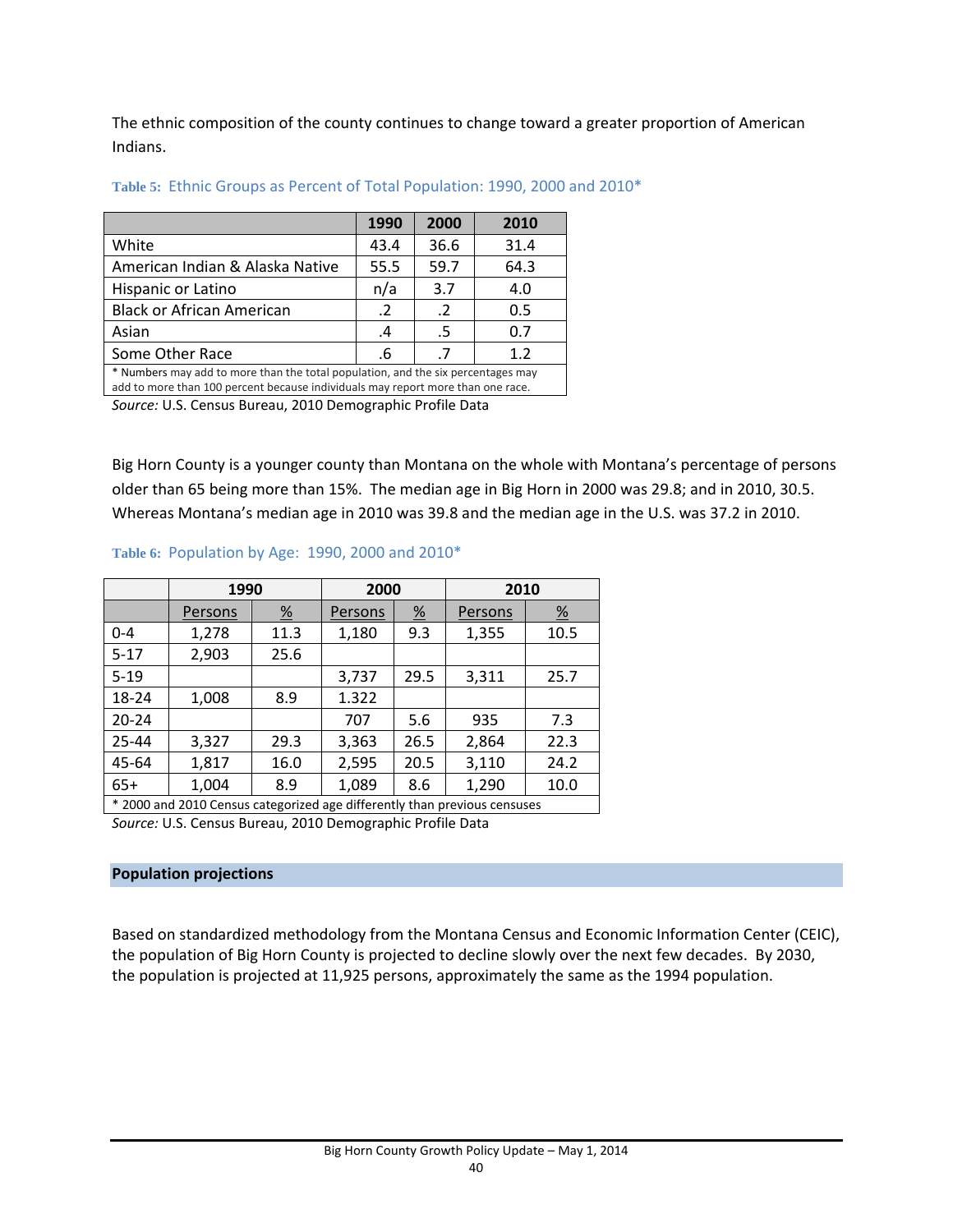

### **Table 7:** Big Horn County Population 1990‐2012 Estimates and 2012‐2030 Projections

*Source*: Montana CEIC, "Montana State and County Population Projections 1990‐2060" compiled using eREMI ‐ a product of Regional Economic Models, Inc. (www.remi.com) ‐ Released April 2013

#### *Sources:*

- Montana Census and Economic Information Center (CEIC). http://ceic.mt.gov "MT County Total Population Comparison, 1990 – 2060"
- U.S. Census Bureau. American FactFinder2. http://factfinder2.census.gov